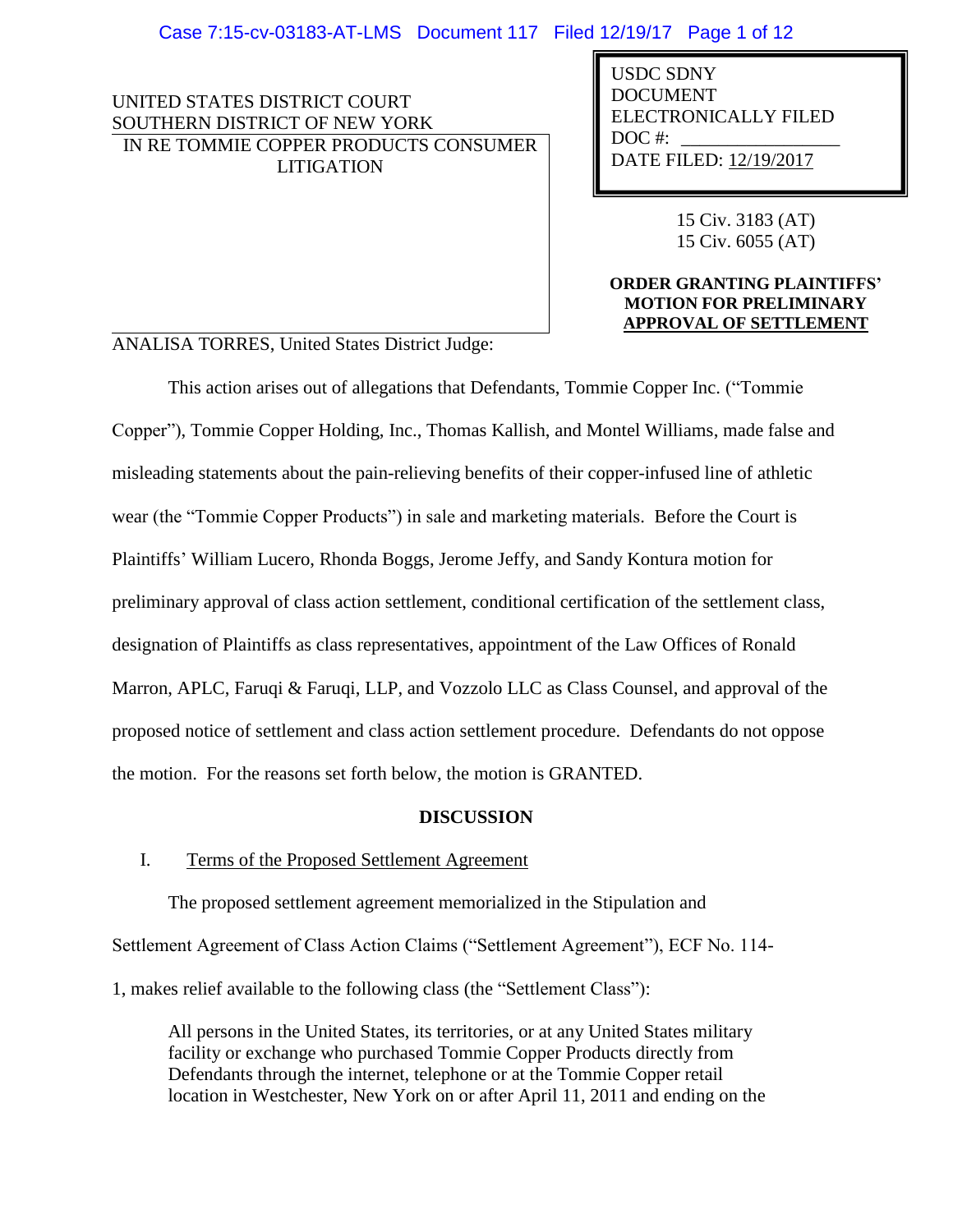# Case 7:15-cv-03183-AT-LMS Document 117 Filed 12/19/17 Page 2 of 12

date a motion for preliminary approval of the Settlement Agreement is entered. Excluded from the Class are: (a) Tommie Copper employees, officers and directors, (b) persons or entities who purchased the Settlement Class Products for the purpose of re-sale, (c) retailers or re-sellers of the Settlement Class Products, (d) governmental entities, (e) persons who timely and properly exclude themselves from the Class as provided herein, (f) any natural person or entity that entered into a release with Defendant prior to the Effective Date concerning any of the Settlement Class Products, and (g) the Court, the Court's immediate family, and Court staff.

#### Settlement Agreement § 2.1(MM).

The Settlement Agreement provides for the creation of a Settlement Fund into which Defendant Tommie Copper, on behalf of all Defendants, must pay \$700,000 no later than ten days after the entry of this order. *Id.* § 6.2(2)(a). In addition to providing monetary awards to members of the Settlement Class, the Settlement Fund covers taxes and expenses, costs associated with the administration of the settlement, Class Counsels' fees and costs, and any incentive award to class representatives. *Id.* § 6.2(2)(B).

The Settlement Agreement creates two categories of recovery for members of the Settlement Class. Class members whose purchase appears in Defendants' computerized records or who provide written proof of their purchase in the form of a receipt or a retail rewards submission may recover \$10.00 for each Tommie Copper Product they purchased. *Id.* §  $6.2(A)(1)(a)$ . Class members who lack documentation of their purchase and whose purchase is not in Defendants' computerized records, but who substantiate their claim by submitting an affidavit attesting to their purchase may recover a maximum of \$5.00. *Id.* § 6.2(A)(1)(b). In either case, class members must submit the Claim Form attached as Exhibit A to the Settlement Agreement. *Id.* § 6.2(D).

Alternatively, class members may apply their award to a purchase on Tommie Copper's website and receive a 40% enhancement in the value of their recovery. *Id.* § 6.2(B). For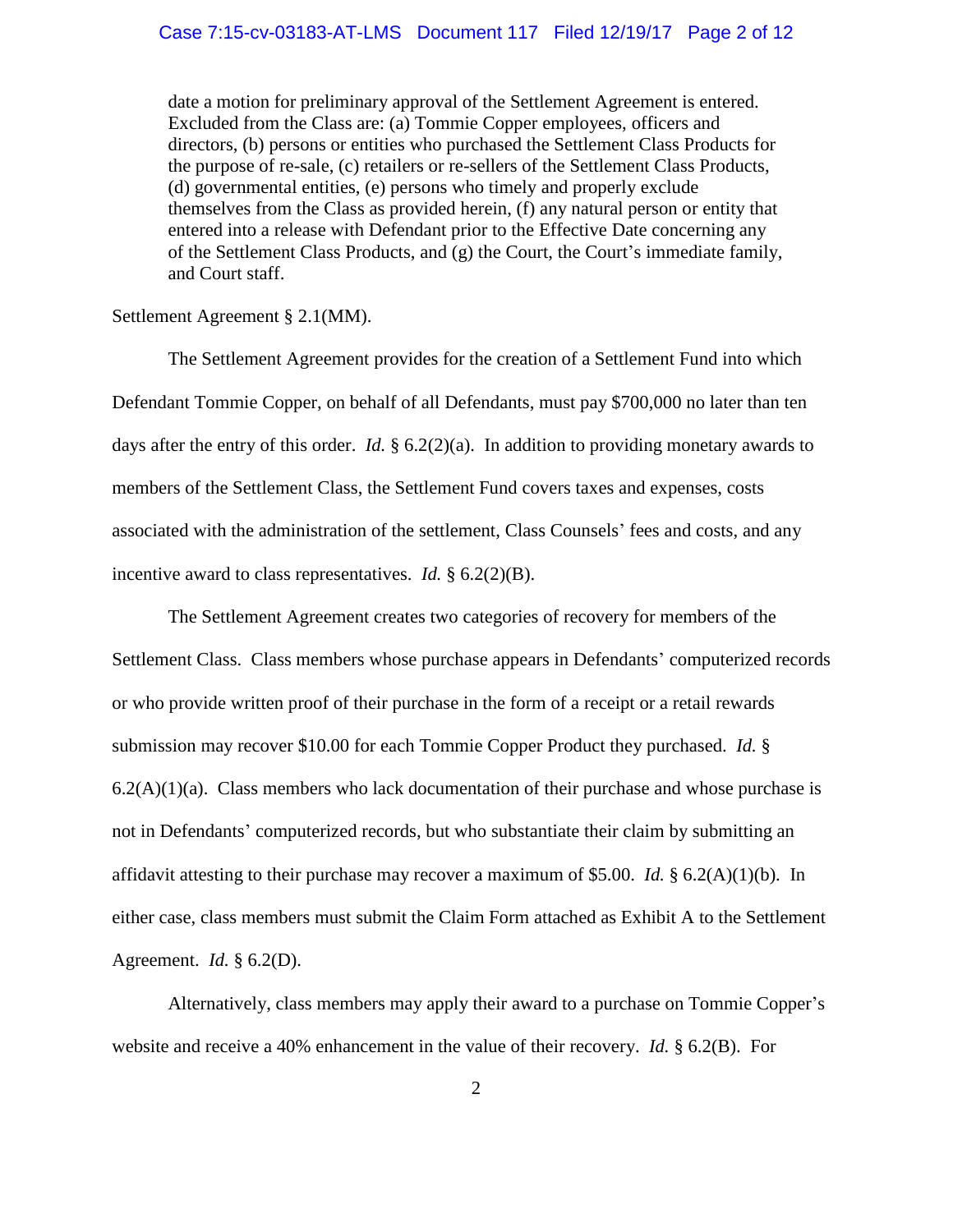#### Case 7:15-cv-03183-AT-LMS Document 117 Filed 12/19/17 Page 3 of 12

example, a class member who presents written proof of their purchase of two Products would receive a \$28.00 credit on Tommie Copper's website  $(\$20.00 + (\$20.00 \times 40\%)$ . *Id.* In addition to the monetary relief, the Settlement Agreement prohibits Defendants from making false or misleading statements concerning the pain-relieving benefits of Tommie Copper Products in the future. *Id.* § 6.2(B)(1).

### II. Preliminary Approval

Based upon the Court's review of the Memorandum of Law in Support of Plaintiffs' Motion for Preliminary Approval of Class Action Settlement, Pls. Mem., ECF No. 111, the Declaration of Antonio Vozzolo, Vozzolo Decl., ECF No. 114, and all other papers submitted in connection with Plaintiffs' motion for preliminary approval, the Court grants preliminary approval of the Settlement Agreement.

Preliminary approval is the first step in the settlement process, allowing notice to issue to the class and establishing a time period for class members to object to or opt out of the settlement. *Yuzary v. HSBC Bank USA, N.A.*, No. 12 Civ. 3693, 2013 WL 1832181, at \*1 (S.D.N.Y. Apr. 30, 2013). Courts have discretion regarding the approval of a proposed class action settlement. *Maywalt v. Parker & Parsley Petroleum Co.*, 67 F.3d 1072, 1079 (2d Cir. 1998). In exercising this discretion, courts may give weight to the parties' consensual decision to settle class action cases because they and their counsel are in unique positions to assess potential risks. *Yuzary*, 2013 WL 1832181, at \*1.

Preliminary approval of a settlement agreement requires only an "initial evaluation" of the fairness of the proposed settlement on the basis of written submissions and, in some cases, an informal presentation by the settling parties. *Id*. Courts often grant preliminary settlement approval without requiring a hearing or a court appearance. *See, e.g.*, *Hernandez v. Merrill*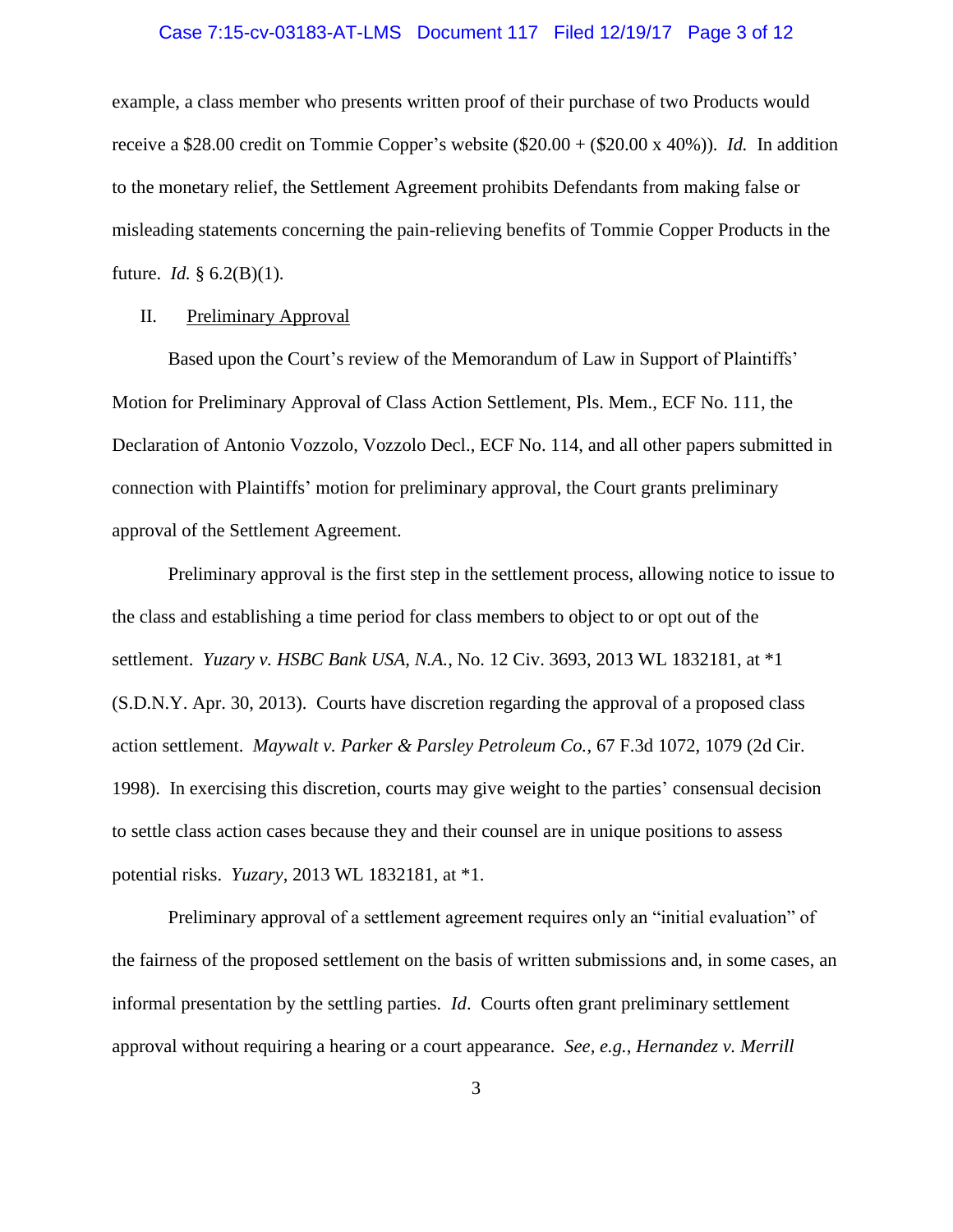#### Case 7:15-cv-03183-AT-LMS Document 117 Filed 12/19/17 Page 4 of 12

*Lynch & Co., Inc.*, No. 11 Civ. 8472, 2012 WL 5862749, at \*1 (S.D.N.Y. Nov. 15,

2012); *Palacio v. E\*TRADE Fin. Corp.*, No. 10 Civ. 4030, 2012 WL 1058409, at \*1 (S.D.N.Y.

Mar. 12, 2012). To grant preliminary approval, the court need only find that there is "probable cause to submit the [settlement] proposal to class members and hold a full-scale hearing as to its fairness." *In re Traffic Exec. Ass'n,* 627 F.2d 631, 634 (2d Cir.1980). Accordingly,

preliminary approval of a proposed settlement is appropriate where it is the result of serious, informed, and non-collusive negotiations, where there are no grounds to doubt its fairness and no other obvious deficiencies (such as unduly preferential treatment of class representatives or of segments of the class, or excessive compensation for attorneys), and where the settlement appears to fall within the range of possible approval.

*Reade-Alvarez v. Eltman, Eltman, & Cooper, P.C.*, 237 F.R.D. 26, 33 (E.D.N.Y. 2006).

The Court concludes that there is probable cause to submit the Settlement Agreement to class members and hold a fairness hearing. *See In re Traffic Exec. Ass'n*, 627 F.2d at 634. First, the Settlement Agreement is the result of procedurally fair and non-collusive negotiations. Counsel engaged in extensive arms' length negotiations, including seven in-person and telephone conferences before Magistrate Judge Lisa Margaret Smith, and is well-versed in the prosecution of consumer class actions. *See* Vozzolo Decl. ¶¶ 13–14, 27. Judge Smith's assistance reinforces the conclusion that the Settlement Agreement is non-collusive. *See Williamson v. Back Forty LLC*, No. 13 Civ. 7716, 2014 WL 12539361, at \*2 (S.D.N.Y. June 25, 2014).

The Court also finds that there are no grounds to doubt the fairness of the agreement or other obvious deficiencies. Tommie Copper's \$700,000 contribution to the Settlement Fund is reasonable in light of Defendants' documented financial limitations and the costs and risks associated with proceeding further in the litigation. *See* Vozzolo Decl. ¶ 10. Moreover, given the low value of each individual Plaintiff's claim, the Fund will facilitate compensation to a large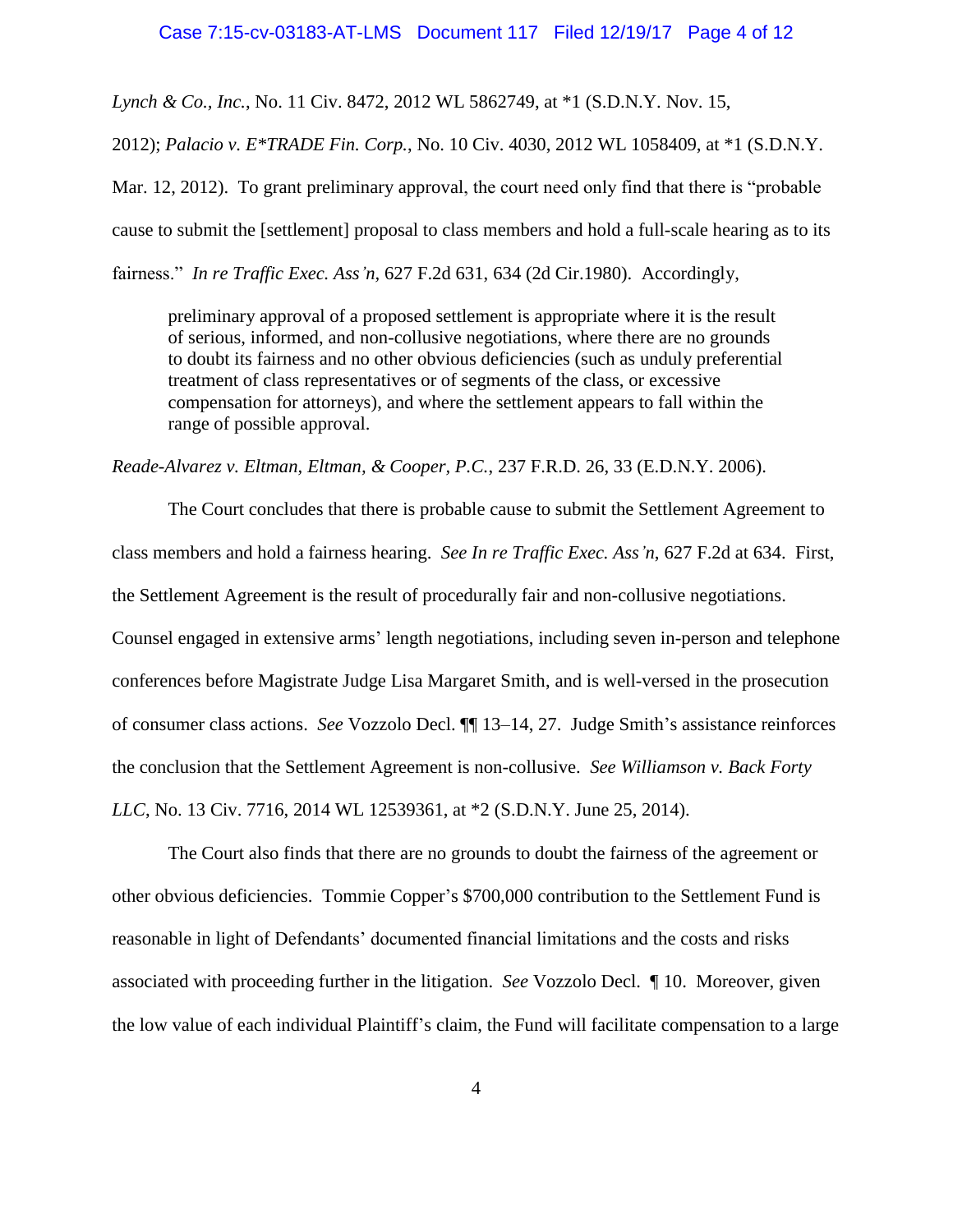#### Case 7:15-cv-03183-AT-LMS Document 117 Filed 12/19/17 Page 5 of 12

number of class members. Finally, the maximum recovery of \$1,000 for each class representative is not unduly preferential or excessive. *See* Settlement Agreement § 8.3. Accordingly, the Settlement Agreement falls within the range of possible approval. Preliminary approval of the Settlement Agreement is GRANTED.

### III. Conditional Approval of the Proposed Rule 23 Settlement Class

"Provisional settlement class certification and appointment of Class Counsel have several practical purposes, including avoiding the costs of litigating class status while facilitating a global settlement, ensuring notification of all class members of the terms of the proposed Settlement Agreement, and setting the date and time of the final approval hearing." *Yuzarry*, 2013 WL 1832181, at \*2; *see also In re GMC Pick–Up Truck Fuel Tank Prods. Liab. Litig.*, 55 F.3d 768, 790–92 (3d Cir. 1995) (discussing the advantages of certifying classes for settlement purposes). Class certification is appropriate where the proposed class meets all of the requirements of Federal Rule of Civil Procedure 23(a) and constitutes one of the types of classes enumerated in Rule 23(b). *Stinson v. City of New York*, 282 F.R.D. 360, 367 (S.D.N.Y. 2012). Here, Plaintiffs meet all of the Rule 23(a) requirements and constitute a Rule 23(b)(3) class.

Rule 23(a)(1) requires the class to be so numerous that joinder is impracticable. Fed. R. Civ. P. 23(a)(1). Numerosity is presumed when a class has more than forty members. *Consol. Rail Corp. v. Town of Hyde Park*, 47 F.3d 473, 483 (2d Cir. 1995). Plaintiffs satisfy Rule 23(a)(1) because "potentially thousands" of consumers nationwide purchased Tommie Copper Products during the relevant time period. Pls. Mem. at 24; *see Open Housing Ctr., Inc. v. Samson Mgmt. Corp.*, 152 F.R.D. 472, 475 (S.D.N.Y. 1993) (holding that Plaintiffs' estimated class size of "potentially thousands," though "far from exact," was sufficient to satisfy Rule  $23(a)(1)$  because it was a "reasonable estimate").

5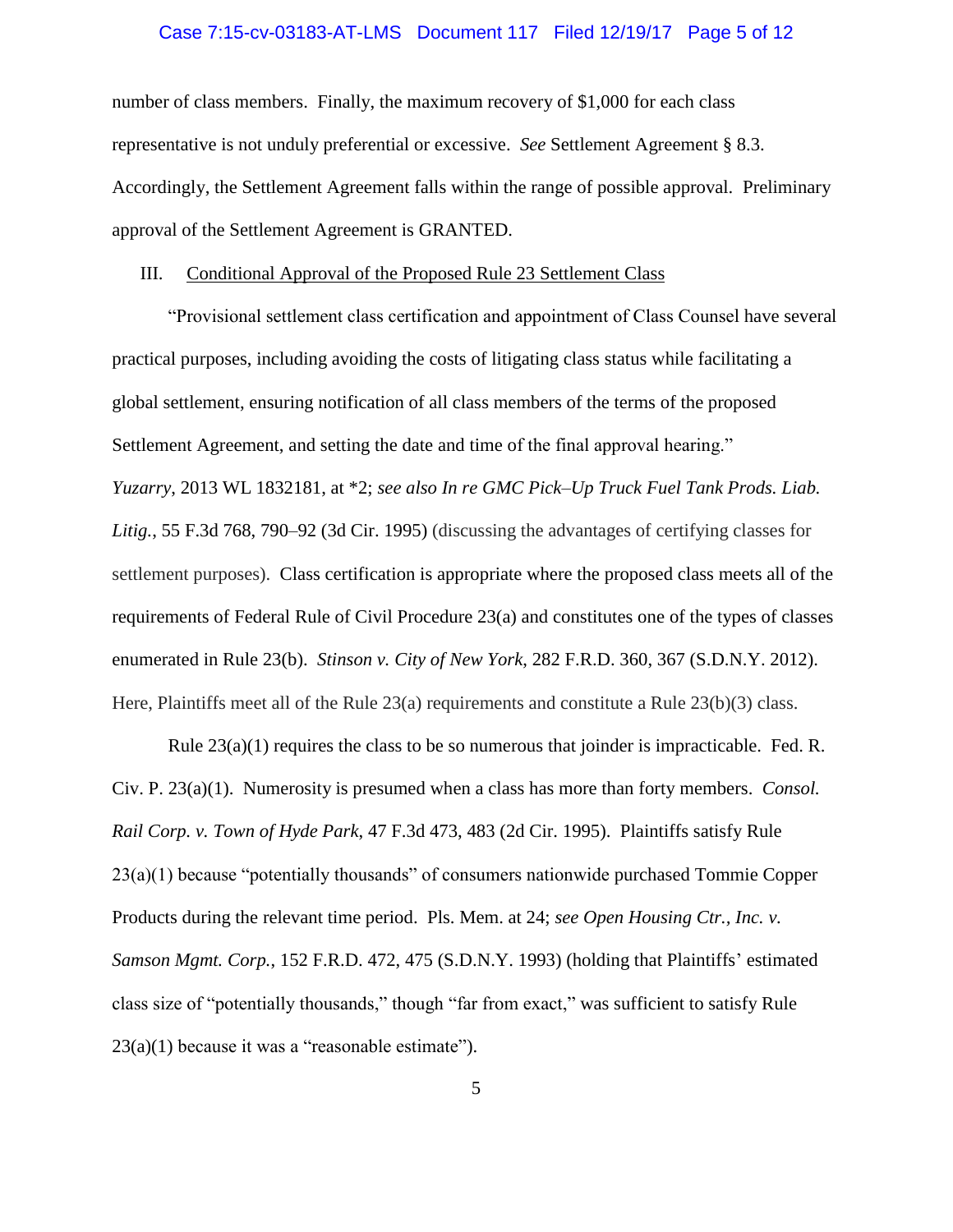#### Case 7:15-cv-03183-AT-LMS Document 117 Filed 12/19/17 Page 6 of 12

Rule 23(a)(2) requires a showing that there are questions of law or fact common to the class. Fed. R. Civ. P. 23(a)(2). Here, Plaintiffs and class members share common questions of law and fact, including whether Defendants' representations about the pain-relieving benefits of the Tommie Copper Products were false or misleading and whether those representations violated various state consumer protection laws. *See In re Scotts EZ Seed Litig.*, 304 F.R.D. 397, 405 (S.D.N.Y. 2015) ("A common question . . . is whether the 50% thicker claim is false and/or misleading. The answer to this question is common to all class members, and is apt to drive the resolution of this litigation."); *In re Sinus Buster Prods. Consumer Litig.*, No. 12 Civ. 2429, 2014 WL 5819921, at  $*4$  (E.D.N.Y. Nov. 10, 2014) ("Plaintiffs allege numerous common questions, including, among others, . . . whether the Defendants advertised or marketed the Sinus Buster Products in a way that was false or misleading."). Accordingly, Plaintiffs satisfy Rule 23(a)(2).

Rule  $23(a)(3)$  requires the claims or defenses of the representative parties to be typical of the claims or defenses of the class. Fed. R. Civ. P.  $23(a)(3)$ . Plaintiffs satisfy Rule  $23(a)(3)$ because the claims of Plaintiffs and class members all arise out of the same alleged misrepresentations made by Defendants. *See In re Scotts EZ Seed Litig.,* 304 F.R.D. at 406; *In re Sinus Buster Prods. Consumer Litig.*, 2014 WL 5819921, at \*4.

Rule 23(a)(4) requires a showing that the representative parties will fairly and adequately protect the interests of the class. Fed. R. Civ. P. 23(a)(4). This involves an inquiry into whether "(1) Plaintiff[s'] interests are antagonistic to the interests of the other members of the Class; and (2) Plaintiff[s'] counsel are qualified, experienced, and capable of conducting the litigation." *Yang v. Focus Media Holding Ltd.*, No. 11 Civ. 9051, 2014 WL 4401280, at \*12 (S.D.N.Y. Sept. 4, 2014). First, there is no evidence that the interests of the named Plaintiffs' and class members are at odds. Second, each of the three law firms representing Plaintiffs has substantial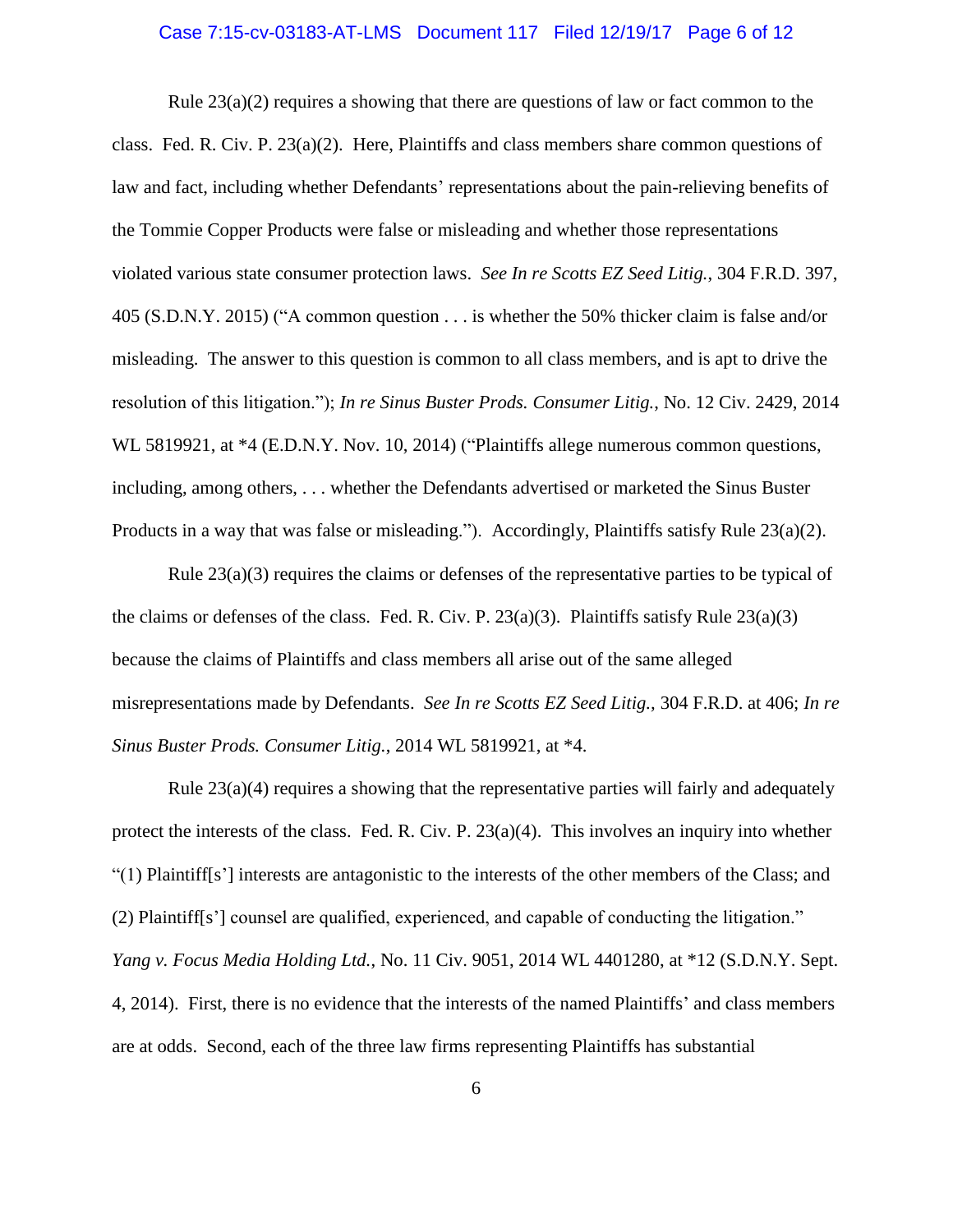#### Case 7:15-cv-03183-AT-LMS Document 117 Filed 12/19/17 Page 7 of 12

experience litigating consumer class actions and has "committed its resources to the vigorous litigation of this case." Vozzolo Decl. ¶ 27 & Exs. 4–6. Accordingly, Plaintiffs satisfy Rule  $23(a)(4)$ .

To establish a Rule 23(b)(3) class, there must be questions of law or fact common to class members that predominate over any questions affecting individual members, and the class action must be superior to other methods available for adjudicating the controversy. Fed. R. Civ. P. 23(b)(3). Here, the same questions are at the heart of each class member's claim: whether Defendants misrepresented the pain-relieving effect of the Tommie Copper Products and whether those misrepresentations violated various state consumer protection laws. *See In re Sinus Buster Prods. Consumer Litig.*, 2014 WL 5819921, at \*5–6. Class adjudication is superior to individual adjudication because it will conserve judicial resources and is more efficient for class members, whose individual claims are worth much less than the cost of bringing an individual lawsuit. *See In re Sinus Buster Prods. Consumer Litig.*, 2014 WL 5819921, at \*6; *Kelen v. World Fin. Network Nat'l Bank*, No. 12 Civ. 5024, 2014 WL 3893081, at \*7 (S.D.N.Y. July 28, 2014). Therefore, Plaintiffs satisfy Rule 23(b)(3).

Because Plaintiffs meet the Rule 23(a) and 23(b) requirements, the Court conditionally certifies the Settlement Class under Rule 23(e) for settlement purposes only. The Court also designates Plaintiffs as class representatives.

#### IV. Appointment of Plaintiffs' Counsel as Class Counsel

Appointment of "Class Counsel" is governed by Federal Rule of Civil Procedure 23(g), which requires the Court to consider "the work counsel has done in identifying or investigating potential claims in the action, . . . counsel's experience in handling class actions, other complex litigation, and claims of the type asserted in the action, . . . counsel's knowledge of the applicable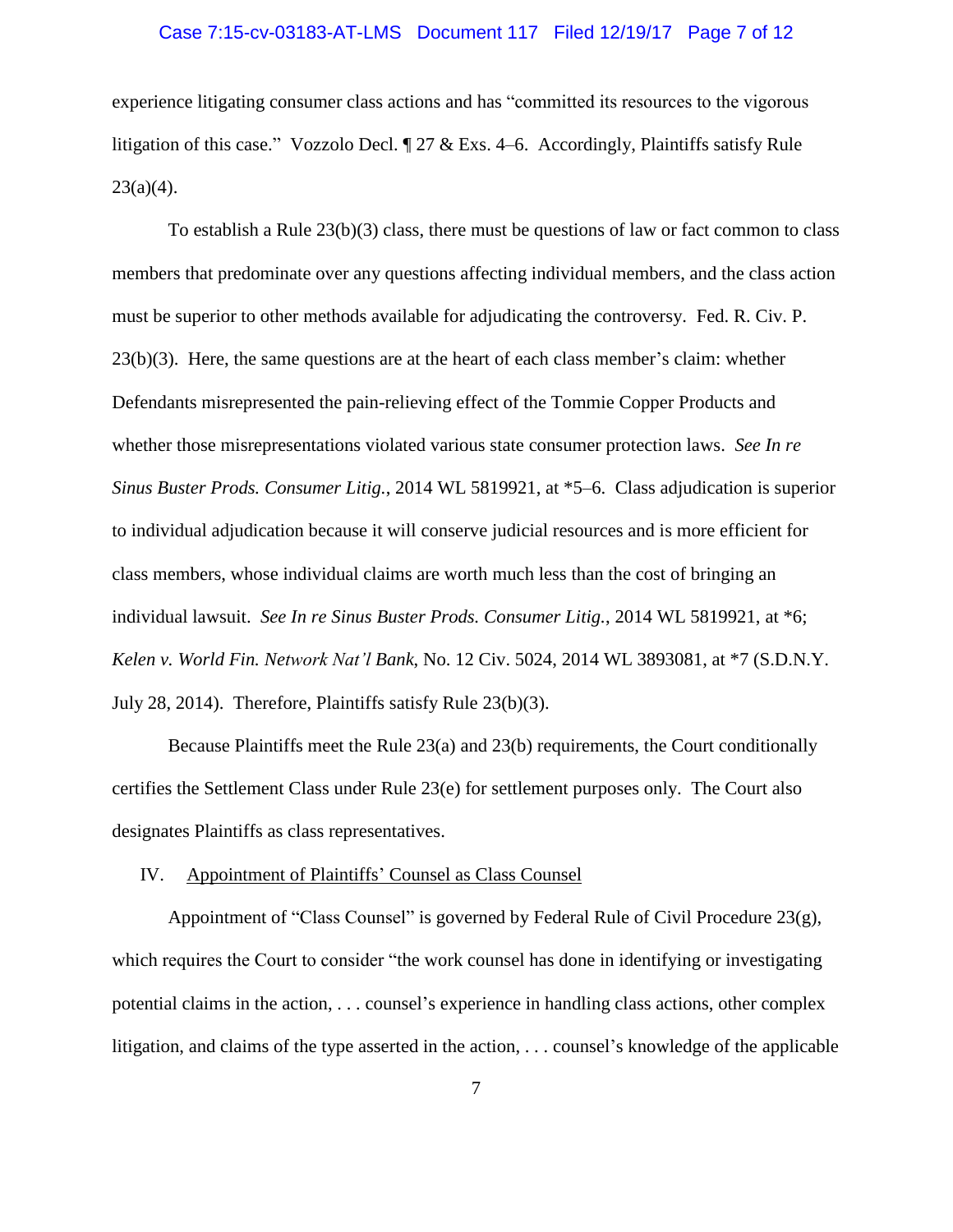#### Case 7:15-cv-03183-AT-LMS Document 117 Filed 12/19/17 Page 8 of 12

law, and . . . the resources counsel will commit to representing the class." *Damassia v. Duane Reade, Inc.*, 250 F.R.D. 152, 165 (S.D.N.Y. 2008) (alterations in original) (quoting Fed. R. Civ. P.  $23(g)$ ).

The Law Offices of Ronald Marron, APLC, Faruqi & Faruqi, LLP, and Vozzolo LLC meet all of the requirements of Rule 23(g). They have done substantial work identifying, investigating, and settling Plaintiffs' and class members' claims, have years of experience prosecuting consumer class actions, and are well-versed in consumer class action law. Vozzolo Decl.  $\P$  13–14, 16, 27, Exs. 4–6. The work that each law firm has performed both in litigating and settling this case demonstrates their commitment to the class and to representing the class's interests. Accordingly, the Court appoints the Law Offices of Ronald Marron, APLC, Faruqi  $\&$ Faruqi, LLP, and Vozzolo LLC as Class Counsel.

## V. Class Notice

Under Federal Rule of Civil Procedure 23(c)(2)(B), a class action notice must provide:

the best notice practicable under the circumstances, including individual notice to all members who can be identified through reasonable effort. The notice must concisely and clearly state in plain, easily understood language: the nature of the action; the definition of the class certified; the class claims, issues, or defenses; that a class member may enter an appearance through counsel if the member so desires; that the court will exclude from the class any member who requests exclusion, stating when and how members may elect to be excluded; and the binding effect of a class judgment on class members under Rule  $23(c)(3)$ .

Fed. R. Civ. P. 23(c)(2)(B).

Here, the parties do not have individual contact information for every person who

purchased Tommie Copper Products. Accordingly, the parties propose to: (1) send direct notice

to members of the Settlement Class by email, using email addresses reasonably available in

Tommie Copper's computerized records, which, according to Plaintiffs, constitute approximately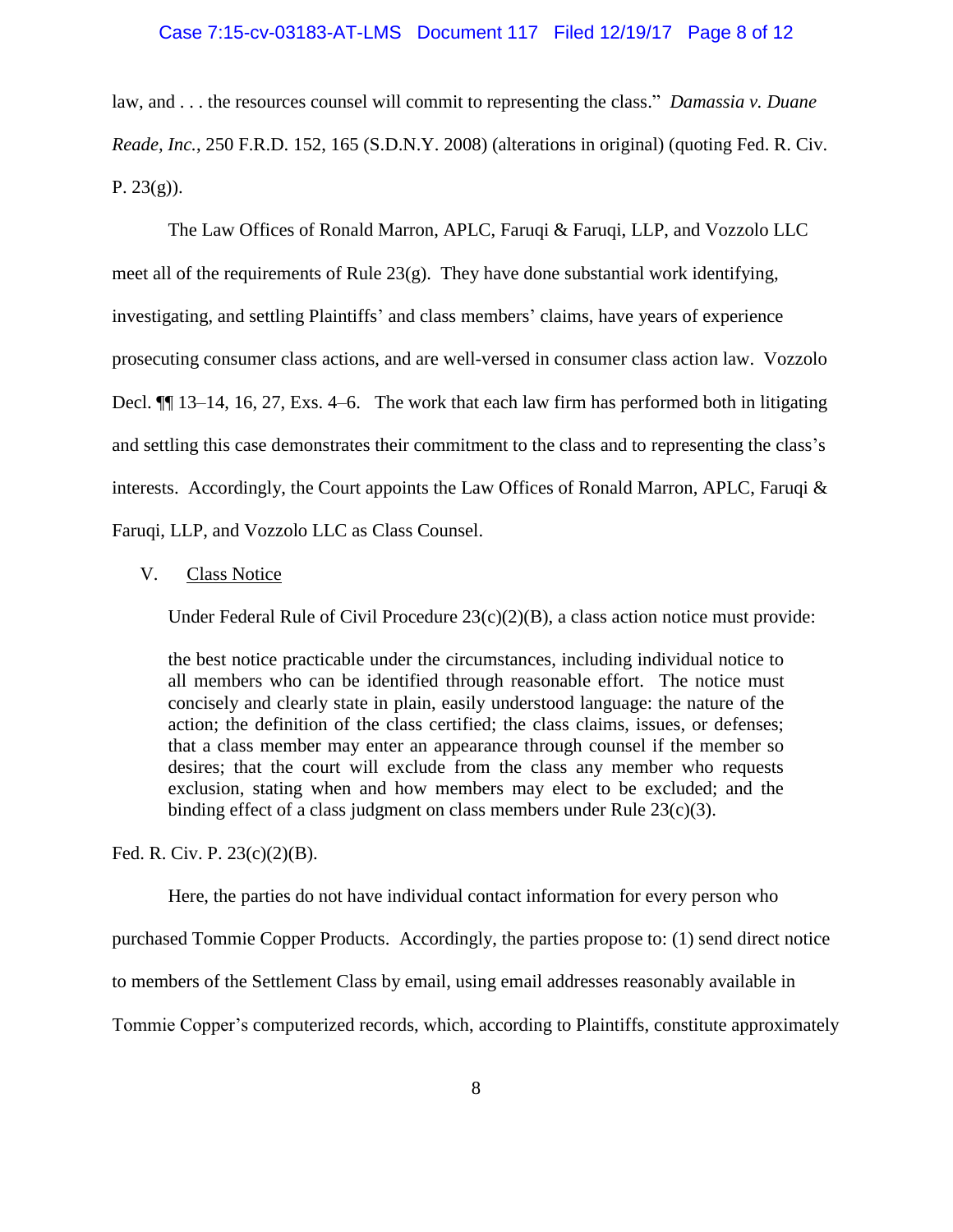#### Case 7:15-cv-03183-AT-LMS Document 117 Filed 12/19/17 Page 9 of 12

94% of class members' transactions; (2) publish notice twice in the Journal News, a Westchester County newspaper; (3) publish notices on Tommie Copper's social media websites, including Facebook and Twitter accounts; (4) publish notice on Tommie Copper's website at www.tommiecopper.com; and (5) hang posters containing the court-approved notice language at Tommie Copper's sole retail location in Westchester County, New York, with a link to the Settlement website URL. Vozzolo Decl. ¶¶ 23–25. The Court finds that, together, the proposed methods of notice constitute a reasonable effort to identify and notify each member of the Settlement Class.

Because the parties propose multiple methods of notice, there are three relevant notice documents: the Notice of Proposed Settlement of Class Action Lawsuit (the "Long Form Notice"), the Legal Notice of Proposed Collective Class Action Settlement for publication (the "Publication Notice"), and the Legal Notice of Proposed Class Action Settlement for email distribution (the "Email Notice"), which are attached as Exhibits B–D to the Settlement Agreement. The Publication Notice and Email Notice provide a summary of the information in the Long Form Notice and refer recipients to Tommie Copper's website to review the Long Form Notice and submit a Claim Form. *See* Settlement Agreement Exs. C–D. All three notices contain a summary of the lawsuit, define the settlement class, describe the terms of the settlement, explain the procedure to opt out of the settlement, and explain the binding effect of a class judgment. *Id.* Exs. B–D.

However, three deficiencies must be corrected. First, the Publication Notice and Email Notice fail to state that class members have a right to enter an appearance through counsel, as required by Rule  $23(c)(2)(B)$ . The Court orders the parties to amend both notices to include this information.

9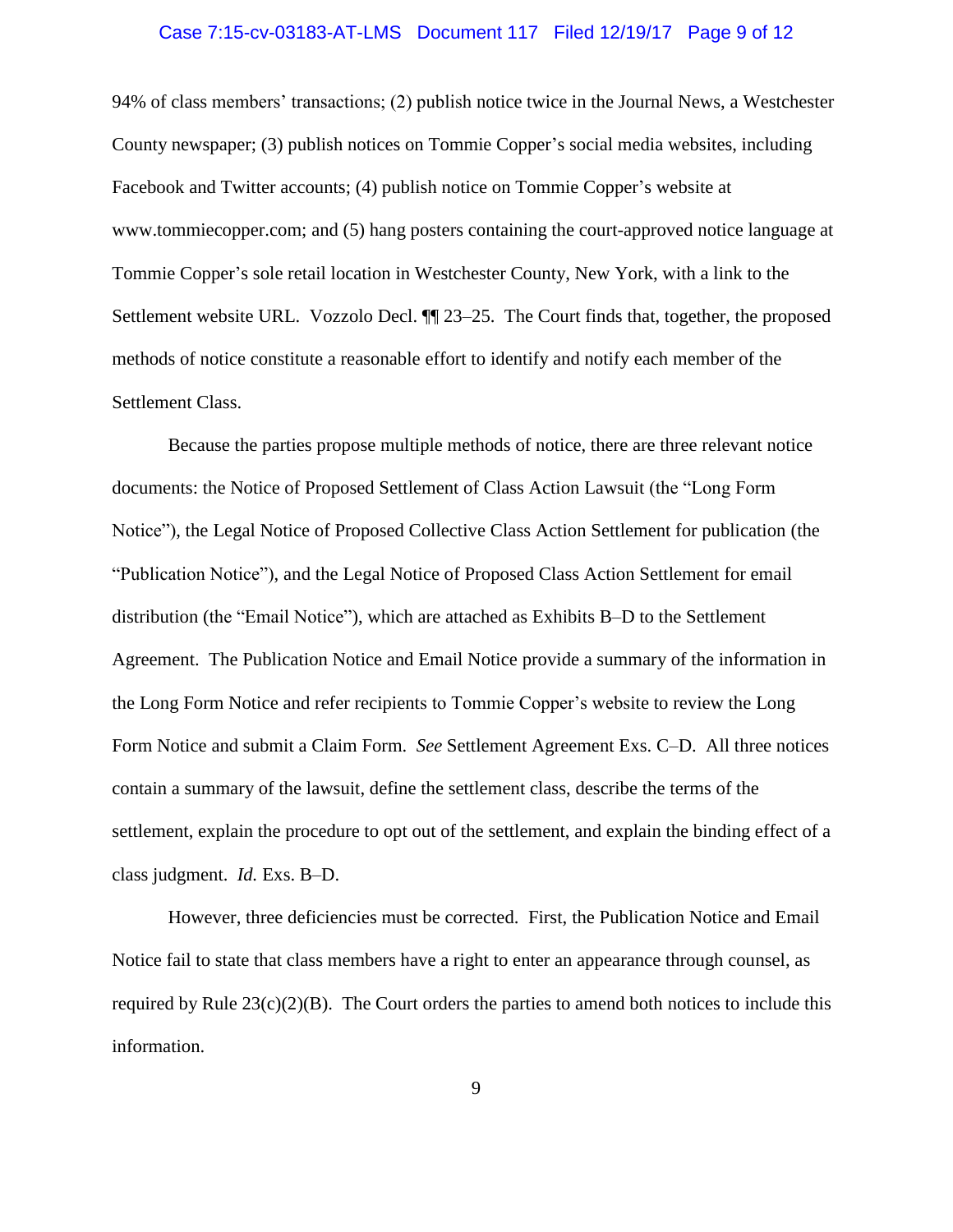# Case 7:15-cv-03183-AT-LMS Document 117 Filed 12/19/17 Page 10 of 12

Second, all three forms of notice require class members who wish to object to the Settlement Agreement to "file" their objections with the Clerk of Court in addition to mailing copies to Class Counsel. The Court orders the parties to strike the language requiring class members to "file" their objections with the Clerk of Court and replace it with language requiring class members to "mail" a copy of their objections to the Court at the following address:

Attn: In re Tommie Copper The Honorable Analisa Torres United States District Court for the Southern District of New York 500 Pearl Street, Room 2210 New York, NY 10007.

Third, all three forms of notice do not specify a number of deadlines. The Court orders the parties to amend the notices to state that class members have until March 17, 2018 to submit a Claim Form, opt out of the settlement, or object to the settlement. The Court also orders the parties to amend the notices to state that the Fairness Hearing will be held on **May 1, 2018**, at

### **11:00 a.m.**

With these amendments, the Court approves the notices attached to the Settlement

Agreement as Exhibits B–D and directs their distribution to members of the Settlement Class.

VI. Class Action Settlement Procedure

The Court hereby sets the following settlement procedure:

- 1. By **December 29, 2017**, Tommie Copper shall transmit \$700,000 into the Settlement Fund by either wire transfer or other appropriate means. If the Court ultimately does not enter a final order approving the settlement, the entire amount, including any interest earned, will be returned to Defendants, less any administration costs expended up to that point.
- 2. By **January 18, 2018**, the Claims Administrator shall cause the Email Notice to be emailed to class members whose email addresses are reasonably available in Tommie Copper's computerized records.
- 3. By **January 18, 2018**, the parties shall publish the Publication Notice in the Journal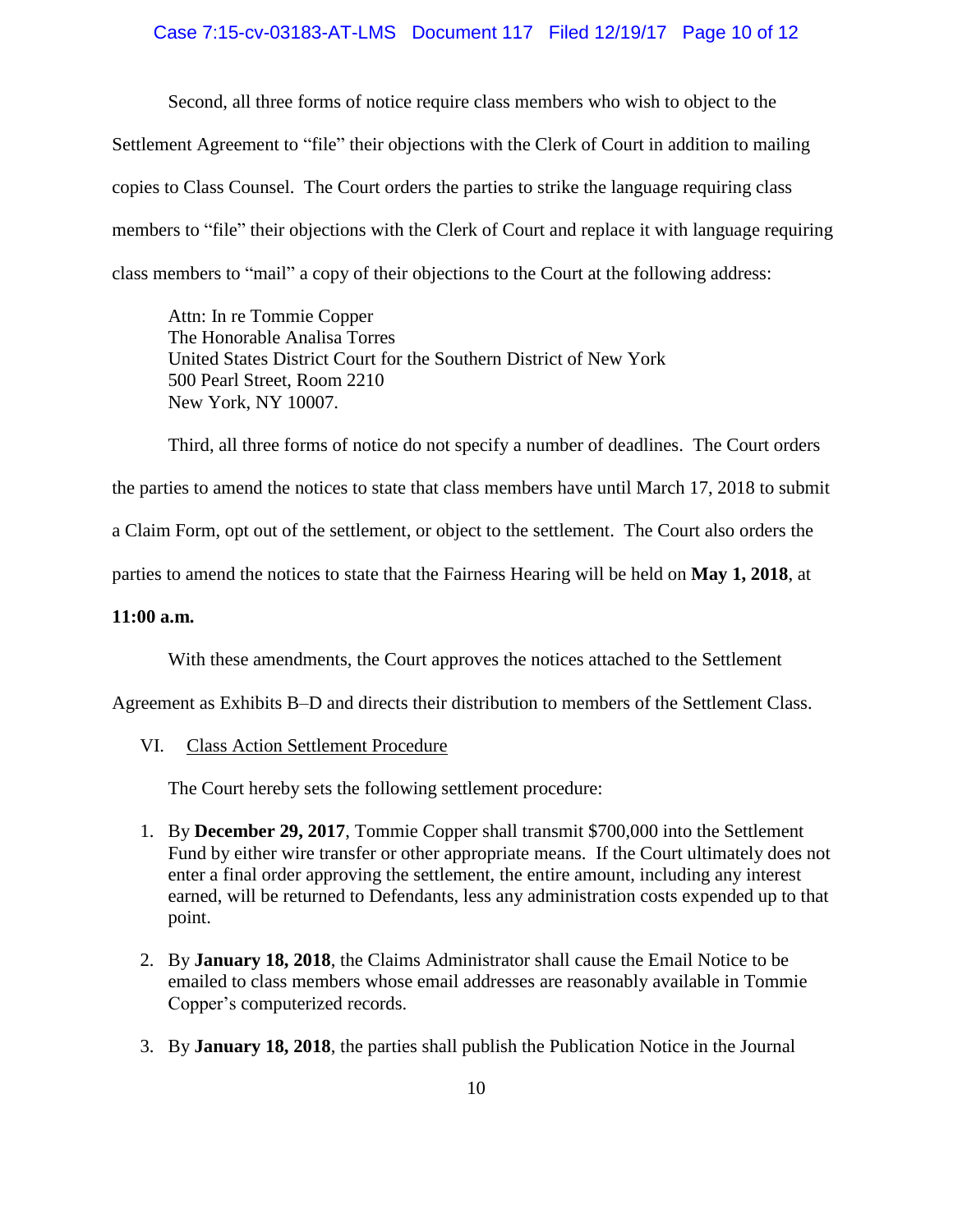News (Westchester Edition), on Tommie Copper's social media websites, including its Facebook and Twitter accounts, and on Tommie Copper's website, and hang posters containing the court-approved notice language at Tommie Copper's retail location in Westchester County, New York.

- 4. Class members will have until **March 19, 2018** to submit a Claim Form, opt out of the settlement, or object to the settlement pursuant to the procedures outlined in the notices. Any form, request for exclusion, or objection postmarked on or before March 19, 2018 will be considered timely.
- 5. By **April 16, 2018**, Class Counsel shall move the Court for final approval of the Settlement Agreement and submit a memorandum of law in support of an application for an incentive award for the class representatives, Class Counsels' attorneys' fees and costs, and the Claims Administrator's costs. On or before April 16, 2018, Class Counsel shall also provide the Court with a declaration of due diligence and proof that it effected notice to members of the Settlement Class by email and publication.
- 6. The Court will hold a final fairness hearing on **May 1, 2018** at **11:00 a.m.** at the United States District Court for the Southern District of New York, 500 Pearl Street, New York, New York, 10007, in Courtroom 15D.
- 7. The Court reserves the right to adjourn the date of the fairness hearing without further notice to the Class Members. Notice of any adjournment can be obtained from Class Counsel: (212) 978-1035

The Law Offices of Ronald A. Marron 651 Arroyo Drive San Diego, CA 92103 Tel: (619) 696-9006 Fax: (619) 564-6665 Email: ron@consumeradvocates.com bill@consumeradvocates.com

Faruqi & Faruqi, LLP 685 Third Avenue, 26th Floor New York, New York 10017 Tel: (212) 983-9330 Fax: (212) 983-9331 Email: nfaruqi@faruqilaw.com

Vozzolo LLC 345 Route 17 South Upper Saddle River, NJ 07458 Tel: (201) 630-8820 Fax: (201) 604-8400